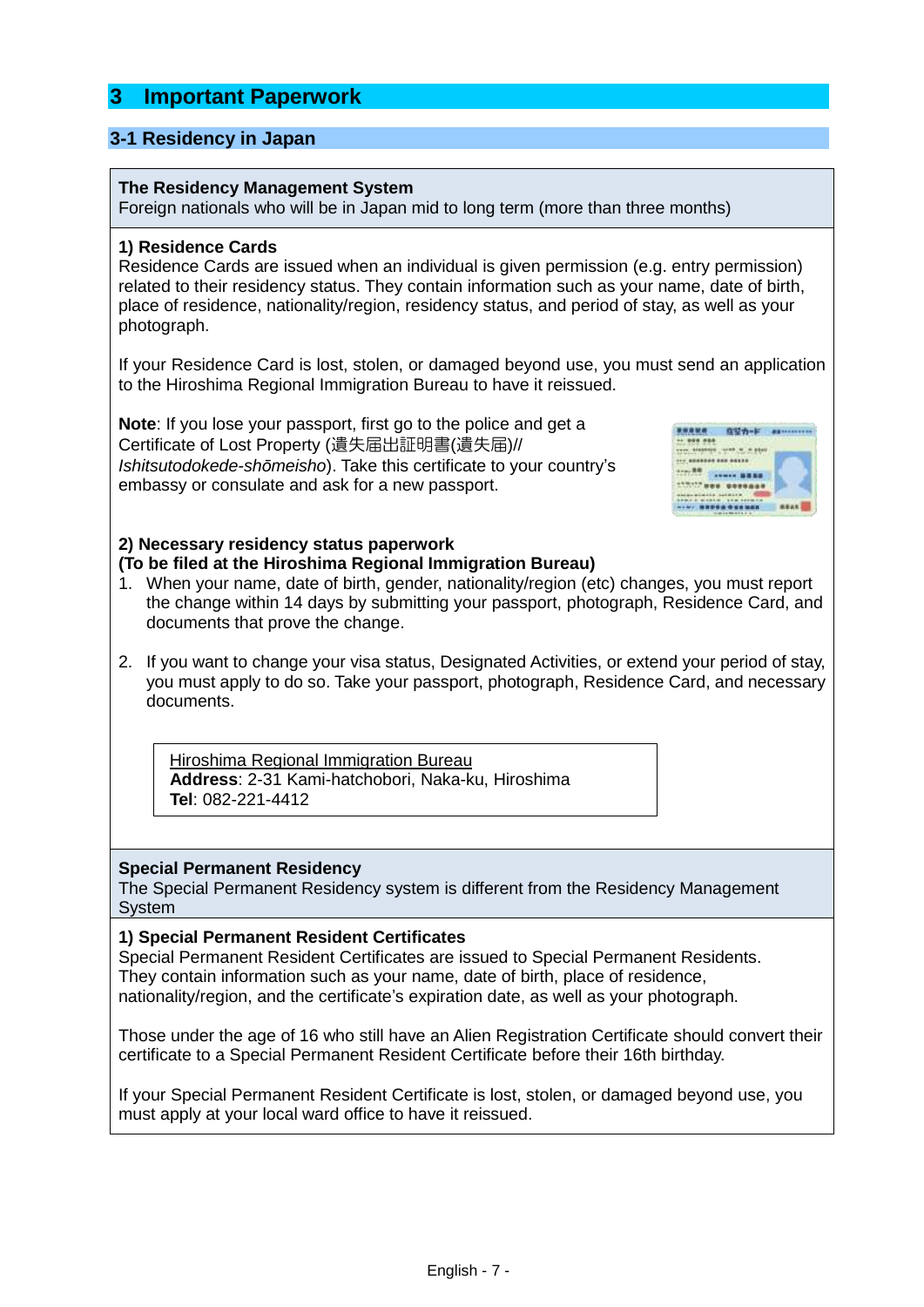## **2) Necessary paperwork for Special Permanent Residents (To be filed at ward or branch offices)**

1. When your name, date of birth, gender, nationality/region changes, you must report the change within 14 days by submitting your passport (if you have one), photograph, Special Permanent Resident Certificate, and documents that prove the change.

2. When your Special Permanent Resident Certificate expires, you must apply for an extension by submitting your passport (if you have one), photograph, and Special Permanent Resident Certificate before the expiration date.

## **The Special Re-Entry Permit System**

If a foreign resident whose passport and Residence Card are valid leaves Japan and plans to return within one year, they do not in principle need to apply for a Re-Entry Permit.

If a Special Permanent Resident whose passport and Special Permanent Resident Certificate are valid leaves Japan and plans to return within two years, they do not in principal need to apply for a Re-Entry Permit.

### **Inquiries**

For more information about the Residency Management System and the System for Special Permanent Residents, please contact the Immigration Information Center.

Immigration Information Center

**Opening hours**: Monday to Friday, 8:30 am – 5:15 pm **Closed**: Saturdays, Sundays, national holidays, and December 29 to January 3 **Tel**: 0570-013-904

(From IP-phone, PHS, or overseas: (+81) (0)3-5796-7112)

## **3-2 Registering Your Address**

Mid to long term residents and Special Permanent Residents must register as residents.

### **1) Initial resident registration (for mid to long term residents)**

After finding a place to live, you need to notify your local ward office Citizens Affairs Division or branch office (see page 32) within 14 days. Remember to take your Residence Card with you.

If you haven't received your Residence Card yet, take your passport instead.

### **2) Moving home (change of address)**

**1. If you leave Hiroshima City to move to another municipality**, you must submit a Notification of Moving-Out (転出届//*Tenshutsu Todoke*) to your local ward office Citizens Affairs Division or branch office (see page 32) and receive a Moving-Out Certificate (転出証明書 //*Tenshutsu Shōmeisho*). Be careful not to lose this certificate. After you move to your new home, you must submit a Notification of Moving-In (転入届//*Tennyū Todoke*) at the relevant office in your new municipality within 14 days of arrival. When submitting this notification, remember to bring the Residence Cards or Special Permanent Resident Certificates of all members of your household and the Moving-Out Certificate.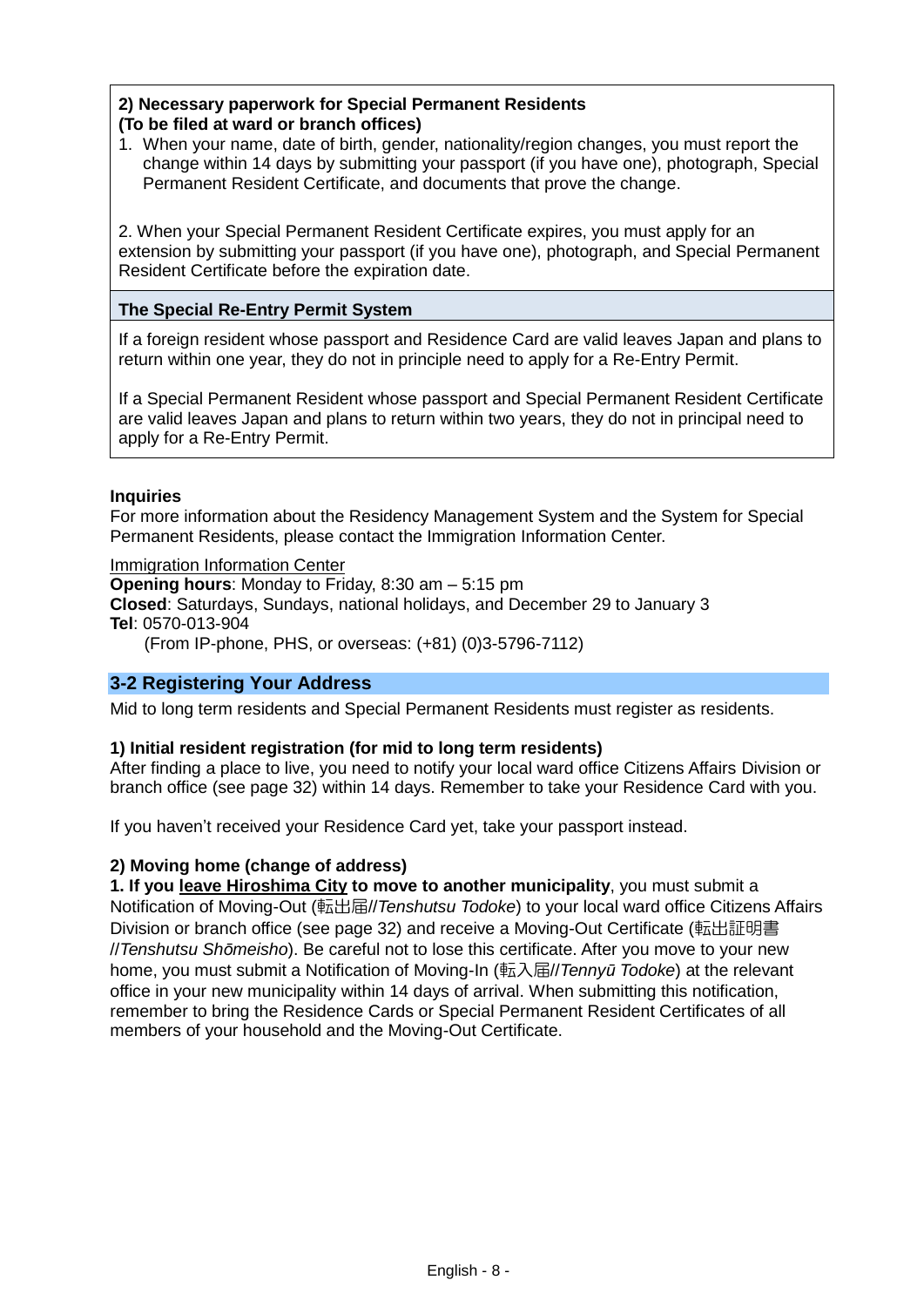**2. If you move within Hiroshima City,** you must submit a Notification of Change of Address (転居届//*Tenkyo Todoke*) to your local ward office Citizens Affairs Division or branch office within 14 days. When submitting this notification, remember to bring the Residence Cards or Special Permanent Resident Certificates of all members of your household.

## **Resident Record (**住民票**//***Jūmin Hyo***)**

**Once you are registered as a resident, ward offices and branch offices will be able to issue you with a Resident Record.**

If you need a copy of your Resident Record, please apply at any ward office Citizens Affairs Division or any branch office in Hiroshima City (see page 32).

#### **Individual Number (My Number)**

Those with a Resident Record also have a 12-digit **Individual Number**, known as "**My Number**". Once you register as a resident, you will be sent an Individual Number Notification which contains your Individual Number.

Ask your local ward office Citizen's Affairs Division or branch office (see page 32) for more information about making an Individual Number Card, a hard plastic card that shows your Individual Number and photograph.

## **Child Allowances (**児童手当**//***Jidō Teate***)**

Child Allowances are paid to parents and guardians who are raising children up to the 3rd year of junior high school (until March 31 after the child's 15th birthday). If you are entitled to child allowances, but are not receiving them or you have recently moved to Hiroshima City, please complete the necessary procedures and paperwork to receive this allowance. For further information, contact your local ward office Welfare Division (see page 34).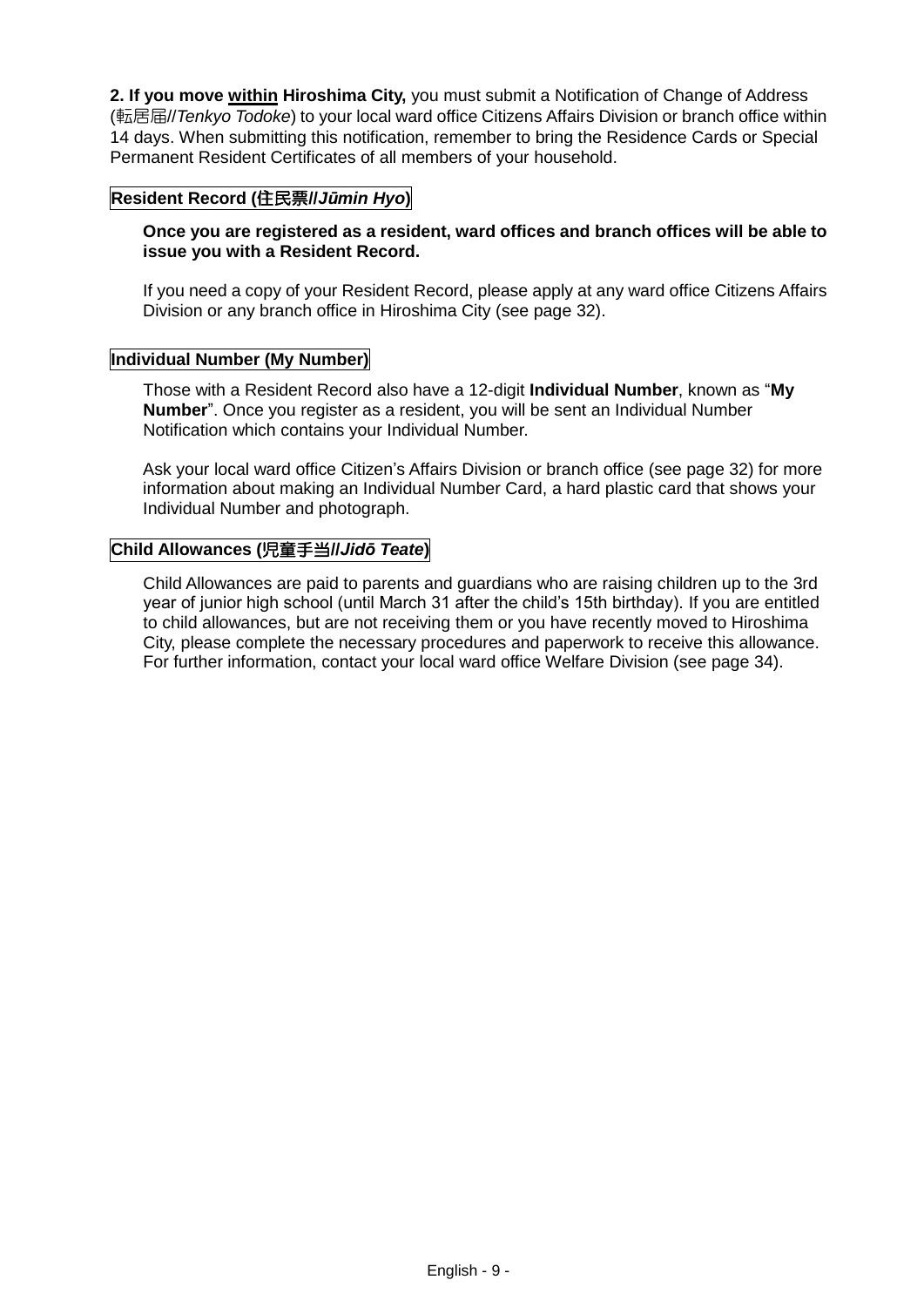## **3-3 Births, Deaths, Marriages, and Divorces**

It may be necessary to notify your home country if a child is born, if someone you are related to dies, or if you get married or divorced. Contact your home country's embassy, consulate, or other permanent mission in Japan.

Please also notify your local ward office or branch office (see page 32), as well as the Hiroshima Regional Immigration Bureau.

### **1) Births**

| <b>Notification</b>                                               | When to submit<br>$\bullet$<br>Who needs to submit<br>$\bullet$                                                                                                           | <b>Where to submit</b>                                                                                        |
|-------------------------------------------------------------------|---------------------------------------------------------------------------------------------------------------------------------------------------------------------------|---------------------------------------------------------------------------------------------------------------|
| Notification of Birth<br>(出生届//Shussei<br>Todoke)                 | Within two weeks of the birth,<br>$\bullet$<br>including the birth date<br>Everyone<br>$\bullet$                                                                          | Ward office Citizens Affairs<br>Division or branch office in the<br>ward where the child lives or<br>was born |
| Acquiring residency<br>status paperwork                           | Within 30 days of the birth<br>$\bullet$<br>Mid to long term residents<br>$\bullet$                                                                                       | Hiroshima Regional Immigration<br>Bureau                                                                      |
| <b>Permission related</b><br>to Special<br>Permanent<br>Residency | Within 60 days of the birth<br>$\bullet$<br><b>Special Permanent Residents</b><br>$\bullet$                                                                               | Local ward office Citizens Affairs<br>Division or branch office                                               |
| Birth Report (出生連<br>絡票//Shussei<br>Renraku Hyo)                  | As quickly as possible<br>$\bullet$<br>Everyone<br>$\bullet$                                                                                                              | Local ward office Mutual<br><b>Community Support Division or</b><br>branch office                             |
| <b>Application for Child</b><br>Allowance (児童手当<br>//Jidō Teate)  | Within 15 days from the day<br>$\bullet$<br>following the birth<br>For further details, contact the<br>$\bullet$<br>office listed to the right                            | Local ward office Mutual<br><b>Community Support Division or</b><br>branch office<br>(except for Ninoshima)   |
| Application for<br>medical subsidies for<br>children              | For further details, contact the<br>$\bullet$<br>office listed to the right<br>High-income earners are not<br>$\bullet$<br>eligible for medical subsidies for<br>children | Local ward office Welfare<br>Division or branch office                                                        |
| Enrollment in<br><b>National Health</b><br>Insurance              | Within 14 days of the birth<br>$\bullet$<br>Those with National Health<br>Insurance                                                                                       | Local ward office National<br><b>Insurance and Pension Division</b><br>or branch office                       |

**Note**: Even if a child is born in Japan, if both the mother and father are foreign nationals, the child will not be granted Japanese citizenship. Contact your home country's embassy or consulate to notify them of the child's birth.

### **2) Deaths**

| <b>Notification</b>                                                       | • When to submit<br>Who needs to submit<br>$\bullet$                                                     | <b>Where to submit</b>                                                                                                        |
|---------------------------------------------------------------------------|----------------------------------------------------------------------------------------------------------|-------------------------------------------------------------------------------------------------------------------------------|
| <b>Notification of Death</b><br>(死亡届//Shibō<br>Todoke)                    | Within seven days of finding out<br>about a death<br>Everyone<br>$\bullet$                               | <b>Local ward office Citizens Affairs</b><br>Division or branch office, or that<br>of the ward in which the death<br>occurred |
| Notification of Death<br>for National Health<br><b>Insurance Purposes</b> | Within 14 days of the death<br>If the deceased was enrolled in<br>$\bullet$<br>National Health Insurance | Local ward office National<br><b>Insurance and Pension Division</b><br>or branch office                                       |
| Changes in<br>Long-Term Care<br>Insurance (介護保険<br>//Kaigo Hoken)         | Within 14 days of the death<br>If the deceased was insured for<br>$\bullet$<br>long-term care            | Local ward office Welfare<br>Division or branch office                                                                        |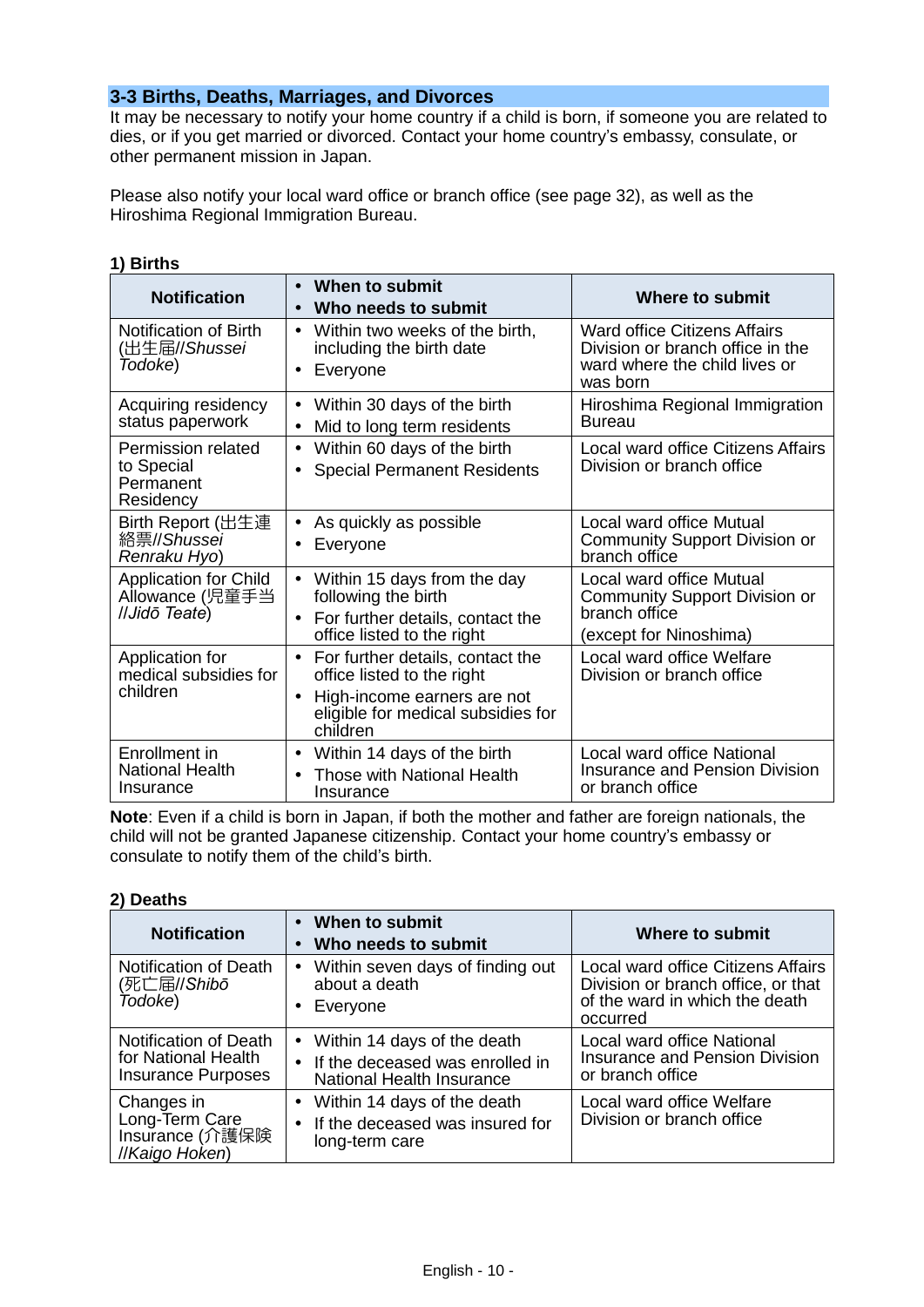#### **3) Marriages**

| <b>Notification</b>                                               | When to submit<br>Who needs to submit<br>$\bullet$                                                                                                                                 | Where to submit                                                               |
|-------------------------------------------------------------------|------------------------------------------------------------------------------------------------------------------------------------------------------------------------------------|-------------------------------------------------------------------------------|
| Notification of<br>Marriage (婚姻届<br>//Konin Todoke)               | No submission deadline for<br>$\bullet$<br>Notification of Marriage (you will<br>be legally recognized as<br>husband and wife once you<br>submit your Notification of<br>Marriage) | Local ward office Citizens Affairs<br><b>Division</b>                         |
|                                                                   |                                                                                                                                                                                    | Note: paperwork and<br>procedures may differ<br>depending on your nationality |
| <b>Changes in National</b>                                        | Within 14 days of the marriage<br>$\bullet$                                                                                                                                        | Local ward office National                                                    |
| Health Insurance                                                  | Those enrolled in National<br>$\bullet$<br>Health Insurance                                                                                                                        | <b>Insurance and Pension Division</b><br>or branch office                     |
| Changes in<br>Long-Term Care<br>Insurance (介護保険<br>//Kaigo Hoken) | Within 14 days of any changes<br>$\bullet$<br>to the name or address of<br>insured persons                                                                                         | Local ward office Welfare<br>Division or branch office                        |

### **4) Divorces**

| <b>Notification</b>                                              | When to submit<br>$\bullet$<br>Who needs to submit<br>$\bullet$                            | Where to submit                                                               |
|------------------------------------------------------------------|--------------------------------------------------------------------------------------------|-------------------------------------------------------------------------------|
| Notification of<br>Divorce (離婚届<br>//Rikon Todoke)               | No submission deadline for<br>$\bullet$<br>divorce by mutual agreement                     | Local ward office Citizens Affairs<br><b>Division</b>                         |
|                                                                  | (Divorce proceedings are<br>complete once your submit your<br>Notification of Divorce)     | Note: paperwork and<br>procedures may differ<br>depending on your nationality |
|                                                                  | • Within 10 days of divorce in all<br>other cases                                          |                                                                               |
| <b>Changes in National</b>                                       | Within 14 days of the divorce<br>٠                                                         | Local ward office National                                                    |
| Health Insurance                                                 | Those enrolled in National<br>$\bullet$<br>Health Insurance                                | <b>Insurance and Pension Division</b><br>or branch office                     |
| Changes in Long<br>Term Care Insurance<br>(介護保険//Kaigo<br>Hoken) | Within 14 days of any changes<br>$\bullet$<br>to the name or address of<br>insured persons | Local Ward office Welfare<br>Division or branch office                        |

### **Registration of personal seals (**印鑑**//***Inkan***)**

In Japan, seals engraved with your name (*hanko* or *inkan*) are used in the same way as signatures. Officially registered seals are called *jitsuin* (実印). The use of a registered seal along with its certificate of registration is legal confirmation of the intentions of its user.

To register a seal, take your seal and your Residence Card or Special Permanent Resident Certificate to your local ward office Citizens Affairs Division or branch office (see page 32).

Some seals cannot be registered. Contact your local ward office Citizens Affairs Division or branch office for details.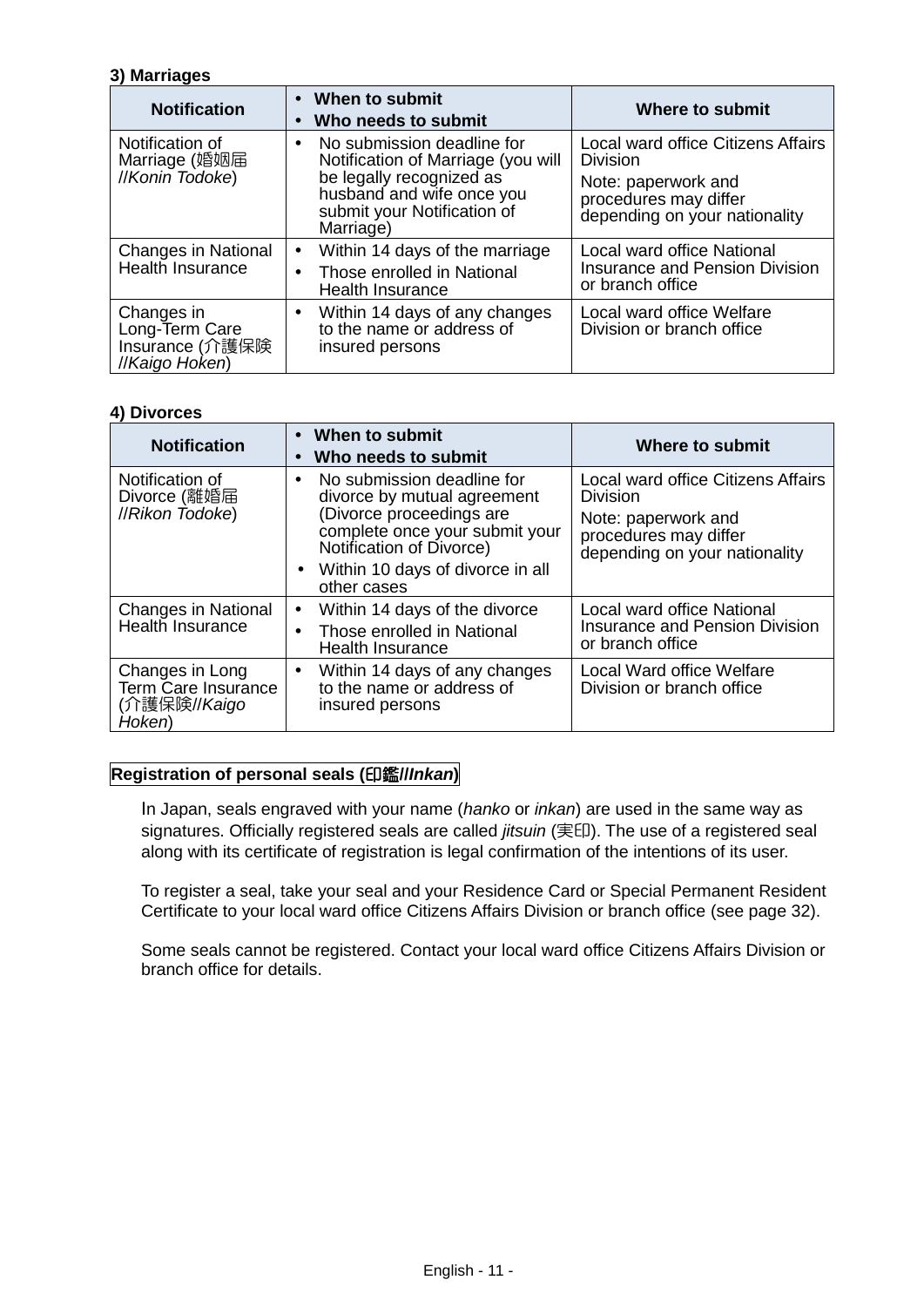### **3-4 Medical Insurance**

Japan has public health insurance systems that can be used for medical care when a person becomes ill or injured. These systems are not just for the individual, but are in place to support us all. You should enroll into one of the following three systems:

#### **1) Health Insurance**

If you work at least 20 hours a week, earn more than 88,000 yen per month, and meet other set criteria, you will be enrolled in your employer's health insurance plan.

If you have family that lives in Japan, they can also be enrolled in this health insurance. Ask your employer if you are eligible for health insurance.

#### **2) National Health Insurance**

People who have permission to live in Japan for over three months must enroll in Hiroshima City's National Health Insurance. To enroll, visit your local ward office National Insurance and Pension Division or branch office (see page 32)

. However, the following people are not eligible to enroll in National Health Insurance:

- 1. Those who have come to Japan with a "Designated Activities" visa and are one of the following: **a)** have come for medical care or similar activities, or to provide daily care for someone doing this, or **b)** have come for sightseeing or other recreational activities, or are the spouse accompanying someone doing this. **Note:** If your residence status is "Designated Activities," you must submit documentation confirming your designated activities when you enroll.
- 2. Those enrolled in their employer's medical insurance.
- 3. Those enrolled in Late-Stage Elderly Medical Care.
- 4. Those who receive public welfare (生活保護//*Seikatsu Hogo*).
- 5. Those who receive benefits for Japanese war orphans left in China.
- 6. Those from a country with a social security agreement with Japan that covers healthcare and who have a government-issued certificate of being covered by their country's social security.

### **3) Late-Stage Elderly Medical Care**

If you are either of the following, you **are** eligible Late-stage Elderly Medical Care (後期高齢者医 療制度//*Kōki Kōreisha Iryo Seido*):

- 1. Those aged 75 or older.
- 2. Those aged 65 to 74 who are certified as having a disability of severity stipulated by the Hiroshima Prefecture Elderly Medical Care Extended Association. For information regarding certification procedures, contact your local ward office Welfare Division (see page 34) or branch office (see page 32).

However, if you are any of the following, you **are not** eligible for Late-Stage Elderly Medical Care:

- 1. Those not recorded in the Hiroshima City Basic Resident Register.
- 2. Those whose residency permission is for less than three months (unless the Hiroshima Prefecture Elderly Medical Care Extended Association has recognized that you will stay for more than three months).
- 3. Those receiving public welfare.
- 4. Those receiving benefits for Japanese war orphans left in China.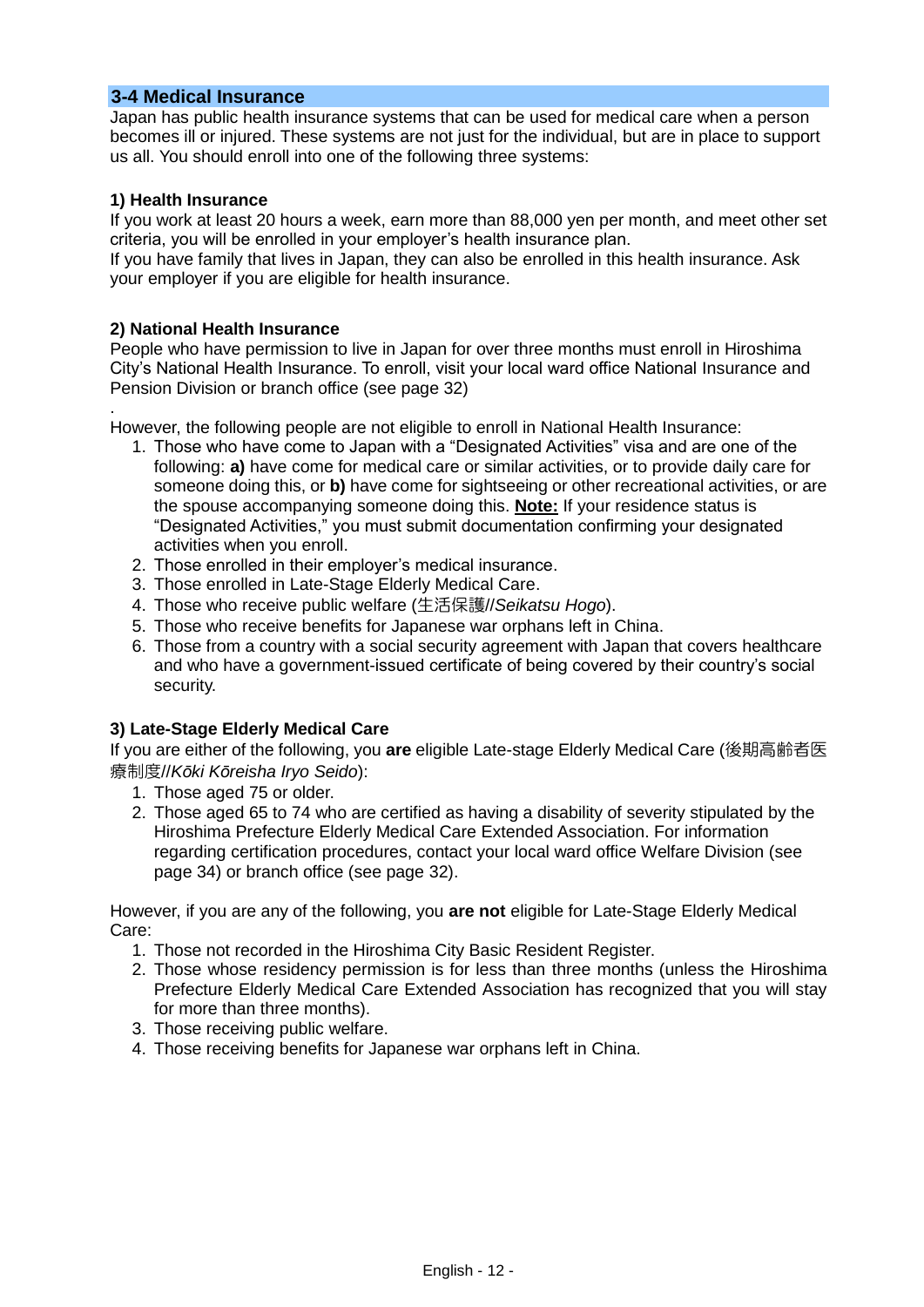## **4) Going to the hospital**

When you go to a medical facility, present your medical insurance card at the reception desk. You will be liable to pay between 10-30% of medical fees (depending on your age and income). If you receive treatment as an inpatient, it is your responsibility to pay for any meal charges (etc).

#### **5) Births and deaths**

When an insured person gives birth or dies, you may be entitled to receive money. For further information, contact:

- Your local ward office National Insurance and Pension Division or branch office (see page 32) for inquiries regarding Hiroshima City's National Health Insurance.
- Your local ward office Welfare Division (see page 34) or branch office (see page 32) for inquiries regarding the Late-stage Elderly Medical Care system.

#### **Medical subsidies**

If you are enrolled in medical insurance and if any of the following apply, you may be eligible for medical subsidies. For more information contact your local ward office Public Welfare Department (see page 34).

- 1. Those raising a child aged zero to 3rd year of junior high school (eligible until March 31 following the child's 15th birthday).
- 2. Those raising a child alone (eligible until March 31 after the child's 18th birthday).
- 3. Those with mental or severe intellectual/physical disabilities.

#### **6) Insurance payments**

If you are enrolled in medical insurance, you must pay insurance premiums. These premiums are based on factors, such as your income.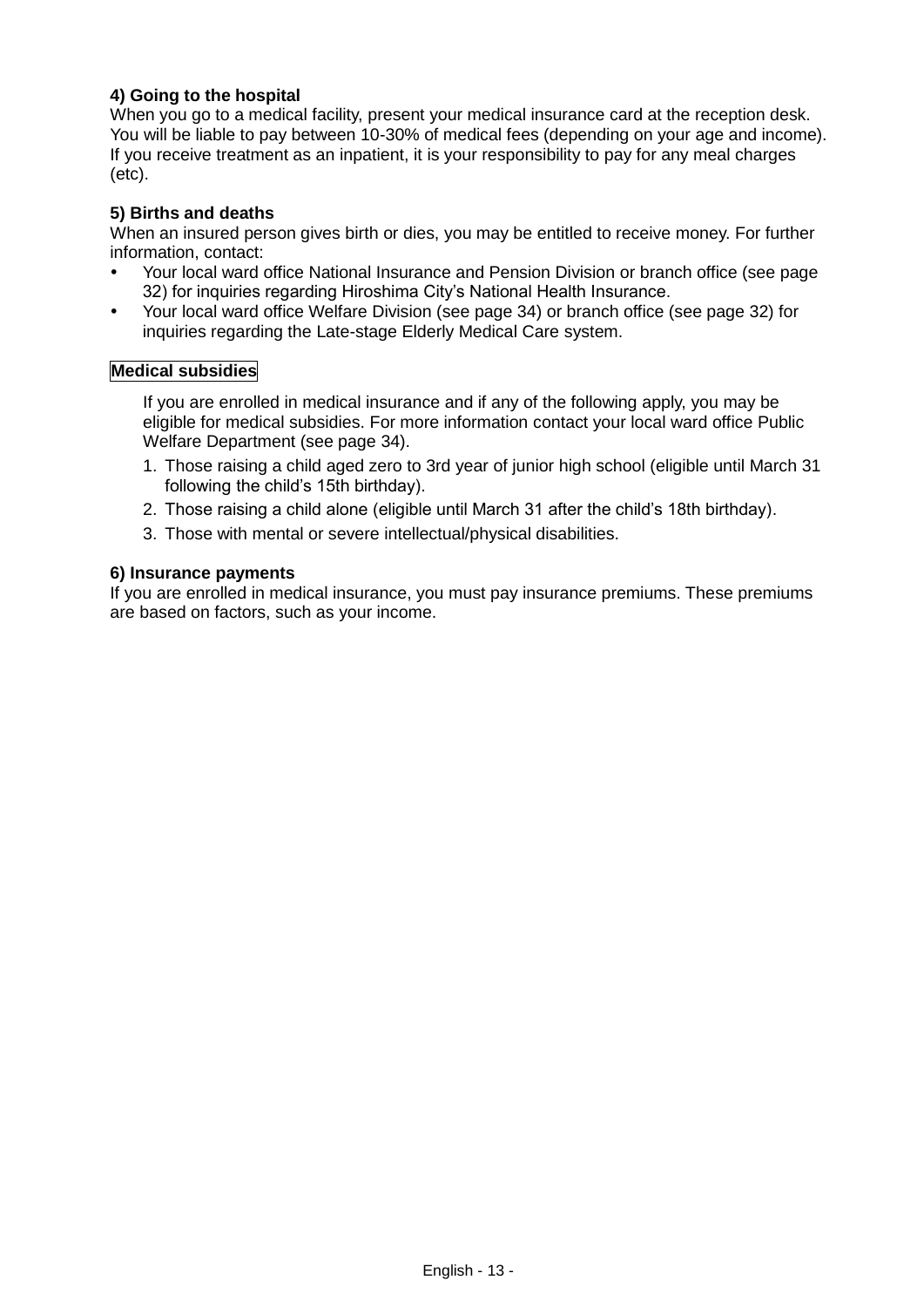## **3-5 Long-Term Care Insurance**

Long-Term Care Insurance (介護保険*//Kaigo Hoken*) covers the necessary care services for insured people who require constant care because they are bedridden, have dementia, or for other similar reasons.

### **1) Eligibility**

If all of the following apply, you should enroll in the City of Hiroshima's Long-Term Care Insurance:

- 1. You live in Hiroshima City.
- 2. You plan on staying in Japan for more than three months, and have the appropriate visa to do so. However, you are not eligible if you have come to Japan with a "Designated Activities" visa and are one of the following: **a)** have come to Japan for medical care or similar activities, or to provide daily care for someone doing this, or **b)** have come to Japan for sightseeing or other recreational activities, or are the spouse accompanying someone doing this.
- 3. You are aged 40 or older. If you are aged between 40 and 64 you must also enroll in Japanese Public Medical Insurance. If you are 65 years or older, the City of Hiroshima will send you a Long-Term Care Insurance Card.

### **2) If you want to use Long-Term Care services**

First, apply to be certified as needing long-term care at your local ward office Welfare Division (see page 34) or branch office (see page 32).

Those who have been certified as needing long-term care or long-term support can use services covered by Long-Term Care Insurance.

However, available services depend on the level of care needed. When you use Long-Term Care services, you must pay between 10-30% (depending on your income) of the costs.

There are some services that can be used by people who are not certified as needing long-term care or support.

For more information, contact your local ward office Welfare Division (see page 34).

### **3) Insurance payments**

If you are enrolled in Long-Term Health Insurance, you must pay insurance premiums. The insurance premium for people 65 and older is determined by their income (etc). The insurance premium for people aged 40 to 64 is calculated as a portion of the insurance premiums of the medical insurance in which they are enrolled.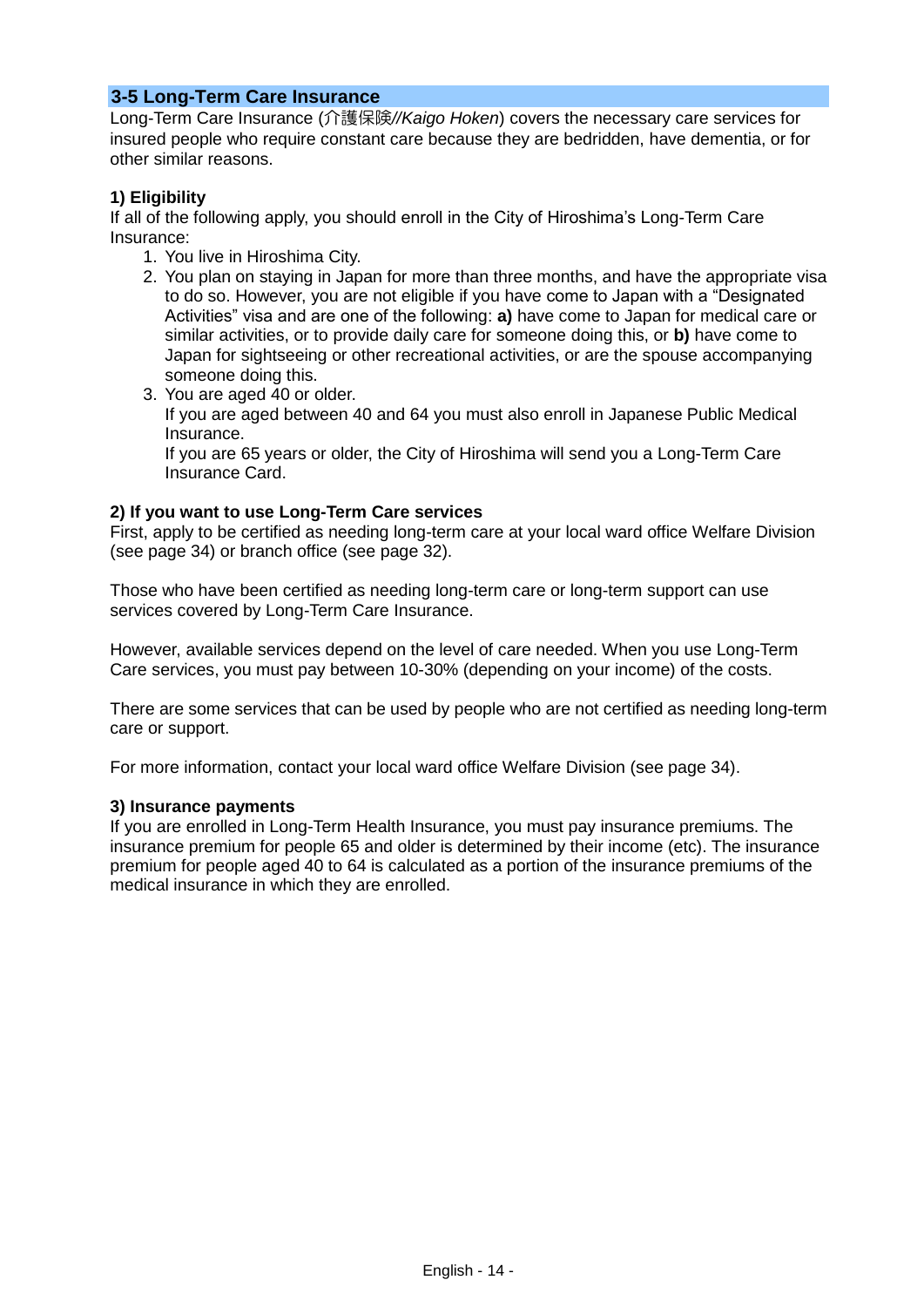## **3-6 Pensions**

As a general rule, everyone living in Japan aged 20 to 59 must enroll in National Pension (国民 年金//*Kokumin Nenkin*). If you work for a company (etc), you will also be enrolled in Employee Pension Insurance (厚生年金//*Kōsei Nenkin*).

### **1) How to enroll**

Enroll in National Pension at your local ward office National Insurance and Pension Division or branch office (see page 32).

However, those enrolled in Employee Pension and spouses supported by those enrolled in Employee Pension should file paperwork at their own or their spouse's place of employment.

#### **2) National Pension payments**

If you are enrolled in National Pension, you must pay the insurance premium. If it is difficult for you to pay the premium because of reasons such as financial problems, you can apply for partial or total exemption from premiums. For further information, contact your local ward office National Insurance and Pension Division or branch office (see page 32).

#### **3) Types of pension**

| <b>Pension</b>                                     | <b>Who's Eligible</b>                                                                                                                                                                                                             |
|----------------------------------------------------|-----------------------------------------------------------------------------------------------------------------------------------------------------------------------------------------------------------------------------------|
| <b>Basic Pension</b><br>for the Elderly            | Paid to people 65 or older who have been enrolled in a public pension for a<br>total of ten years or longer (including periods of time it was deemed by a<br>government office that they did not need to pay insurance premiums). |
| <b>Basic Pension</b><br>for the<br><b>Disabled</b> | Paid to people enrolled in National Pension who become ill or injured to a<br>certain degree.                                                                                                                                     |
| <b>Basic Pension</b><br>for the<br><b>Bereaved</b> | People who died while enrolled in National Pension; either paid to their<br>spouse (if their spouse was their dependent and is now taking care of a child<br>or children) or to the deceased's dependent child or children.       |

To be entitled to the Basic Pension for the Disabled or the Basic Pension for the Bereaved, you need to fulfill certain payment-related criteria.

For further information, contact your local ward office National Insurance and Pension Division or branch office (see page 32).

**Note**: the Ninoshima Branch Office does not deal with pensions.

### **4) Lump-Sum Withdrawal (refunding your pension)**

If you leave the National Pension system, you may be eligible to receive a Lump-Sum Withdrawal (脱退一時金//*Dattai Ichiji Kin*). You must fulfill **all** of the following criteria and apply **within two years** after leaving Japan. The sum you receive will be determined on how long you paid insurance premiums.

1. Those without Japanese nationality.

2. Those who have paid National Pension premiums for six months or longer.

3. Those without an address in Japan.

4. Those who never had the right to receive pension payments (including disability allowance).

After leaving Japan, mail the following to Japan Pension Service: 1) a Request for Lump-Sum Withdrawal Form (脱退一時金請求書//*Dattai Ichiji Kin Seikyūsho*); 2) documents that confirm your basic pension number (for example, your pension book); 3) photocopies of the pages in your passport that show your name, date of birth, nationality, signature, and residency status; 4) documents that indicate the name of your bank and bank account number (etc).

#### Japan Pension Service

**Address**: 3-5-24 Takaido-nishi, Suginami-ku, Tokyo 168-8505 **Tel**: 0570-05-1165 (for calls made within Japan)

+81-3-6700-1165 (for calls made from outside of Japan)